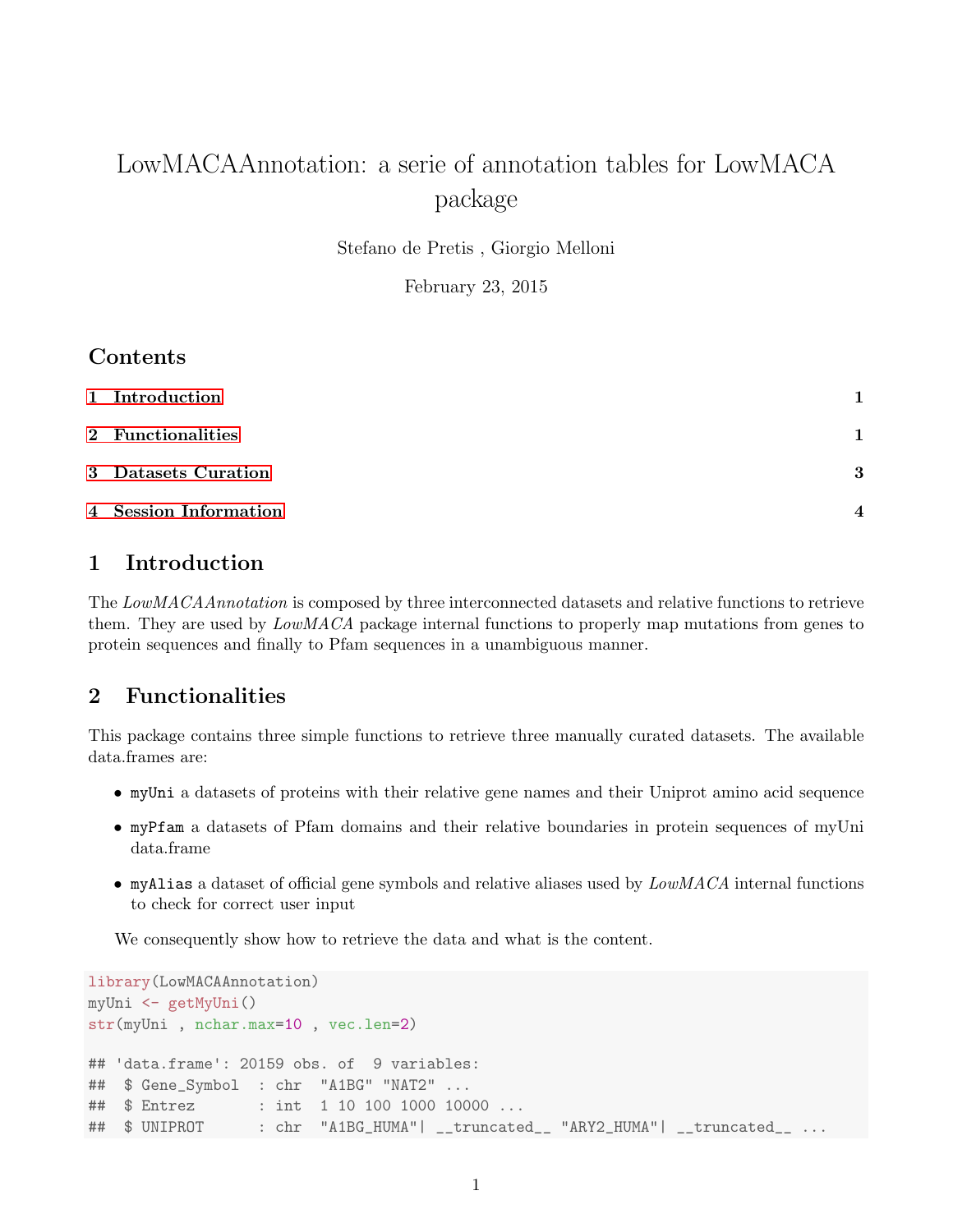```
## $ Entry : chr "P04217" "P11245" ...
## $ HGNC : chr "HGNC:5" "HGNC:7646"| __truncated__ ...
## $ Approved_Name: chr "alpha-1-B"| __truncated__ "N-acetylt"| __truncated__ ...
## $ Protein.name : chr "Alpha-1B-"| __truncated__ "Arylamine"| __truncated__ ...
## $ Chromosome : chr "19q13.43" "8p22" ...
## $ AMINO_SEQ : chr "MSMLVVFLL"| __truncated__ "MDIEAYFER"| __truncated__ ...
```
In details, myUni is a data.frame composed by 9 columns:

- Gene Symbol: a character vector of official Gene Symbols
- Entrez: a numeric vector of Entrez IDs
- UNIPROT: a character vector of Uniprot entries in "name HUMAN" format
- Entry: a character vector of Uniprot entries
- HGNC: a character vector of gene names as HGNC numbers
- Approved\_Name: a character vector of approved extended gene names
- Protein.name: a character vector of approved extended protein names
- Chromosome: a character vector of chromosomic cytoband positions
- Protein.name: a character vector of extended protein names
- AMINO SEQ: a character vector of amino acid sequences for Uniprot entries

```
myPfam <- getMyPfam()
str(myPfam , nchar.max=10 , vec.len=2)
## 'data.frame': 44084 obs. of 11 variables:
## $ Entry : chr "A0A5B9" "A0AUZ9" ...
## $ Envelope_Start: chr "14" "795" ...
## $ Envelope_End : chr "107" "915" ...
## $ Pfam_ID : chr "PF07654" "PF15275" ...
## $ Pfam_Name : chr "C1-set" "PEHE" ...
## $ Type : chr "Domain" "Family" ...
## $ Clan_ID : int 9 NA 52 175 175 ...
## $ Entrez : int 28638 151050 84561 54502 54502 ...
## $ UNIPROT : chr "TRBC2_HUM"| __truncated__ "KAL1L_HUM"| __truncated__ ...
## $ Gene_Symbol : chr "TRBC2" "KANSL1L" ...
## $ Pfam_Fasta : chr "EPSEAEISH"| __truncated__ "ILTPSWRMV"| __truncated__ ...
```
In details, myPfam is a data.frame composed by 11 columns connected via UNIPROT/Entry to myUni dataset:

- Entry: a character vector of Uniprot entries
- Envelope Start: a numeric vector of starts of the pfam domain relative to the reference protein
- Envelope End: a numeric vector of ends of the pfam domain relative to the reference protein
- Pfam ID: a character vector of Pfam IDs in the form of  $PF\# \# \# \# \# \#$  supported by LowMACA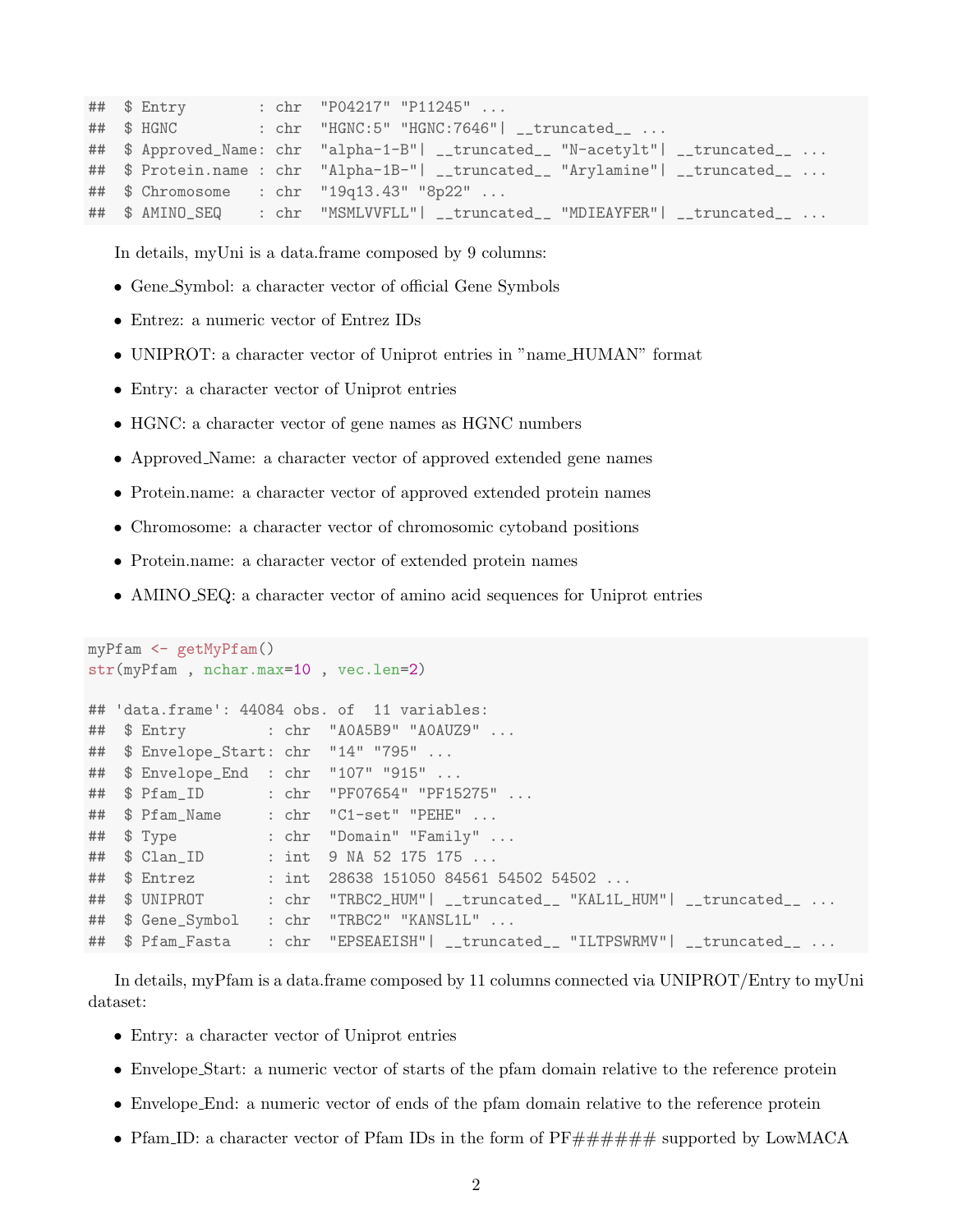- Pfam Name: a character vector of full Pfam domain names
- Type: a character vector. One of the following: "Domain" "Family" "Repeat" or "Motif"
- Clan ID: a numeric vector of Clan IDs, a sort of families of Pfam domains
- Entrez: a numeric vector of Entrez IDs
- UNIPROT: a character vector of Uniprot entries in format "name HUMAN"
- Gene Symbol: a character vector of official Gene Symbols
- Pfam Fasta: a character vector of amino acid sequences of corresponding Pfam

```
myAlias <- getMyAlias()
str(myAlias , nchar.max=10 , vec.len=2)
## 'data.frame': 52491 obs. of 5 variables:
## $ Alias : chr "NCRNA0018"| __truncated__ "A1BGAS" ...
## $ Official_Gene_Symbol: chr "A1BG-AS1" "A1BG-AS1" ...
## $ Locus_Group : chr "non-codin"| __truncated__ "non-codin"| __truncated__ ...
## $ Locus_Type : chr "RNA, long"| __truncated__ "RNA, long"| __truncated__ ...
## $ MappedByLowMACA : chr "no" "no" ...
```
In details, myAlias is a data.frame composed by 2 columns:

- Alias: a character vector representing all the possible aliases and previous symbols for official Gene Symbols
- Official Gene Symbol: a character vector representing the approved and official Gene Symbol for HGNC database
- Locus Group a character vector representing all the possible locus groups in HGNC database, like protein coding, RNA, pseudogene etc.
- Locus Type a character vector representing all the possible locus types in HGNC database. It is a specification of locus group
- MappedByLowMACA a character vector of yes and no if the gene is included in myUni.RData

## <span id="page-2-0"></span>3 Datasets Curation

The three datasets presented above are the result of a manual curation of Uniprot database (http://www.uniprot.org/), Pfam-A database (http://pfam.xfam.org/) and HGNC database (http://www.genenames.org/). The entire script for the creation of the RData files can be found inside inst directory of this package.

LowMACA package maps mutations on residues, rather than genomic coordinates. This mapping arises a problem since a mutation is in fact a change in DNA that causes changes in all the proteins produced from that DNA piece. Our software package needs a 1 to 1 match between gene and protein as the majority of variant annotation tools does. The transformation from DNA change into unique amino acidic change on a single transcript is sometimes referred as "best effect" searching.

We follow this pipeline, in order of importance, to create our 1 gene 1 protein dataset. For every gene, we take the corresponding protein if:

1. Only one protein is known in Uniprot database